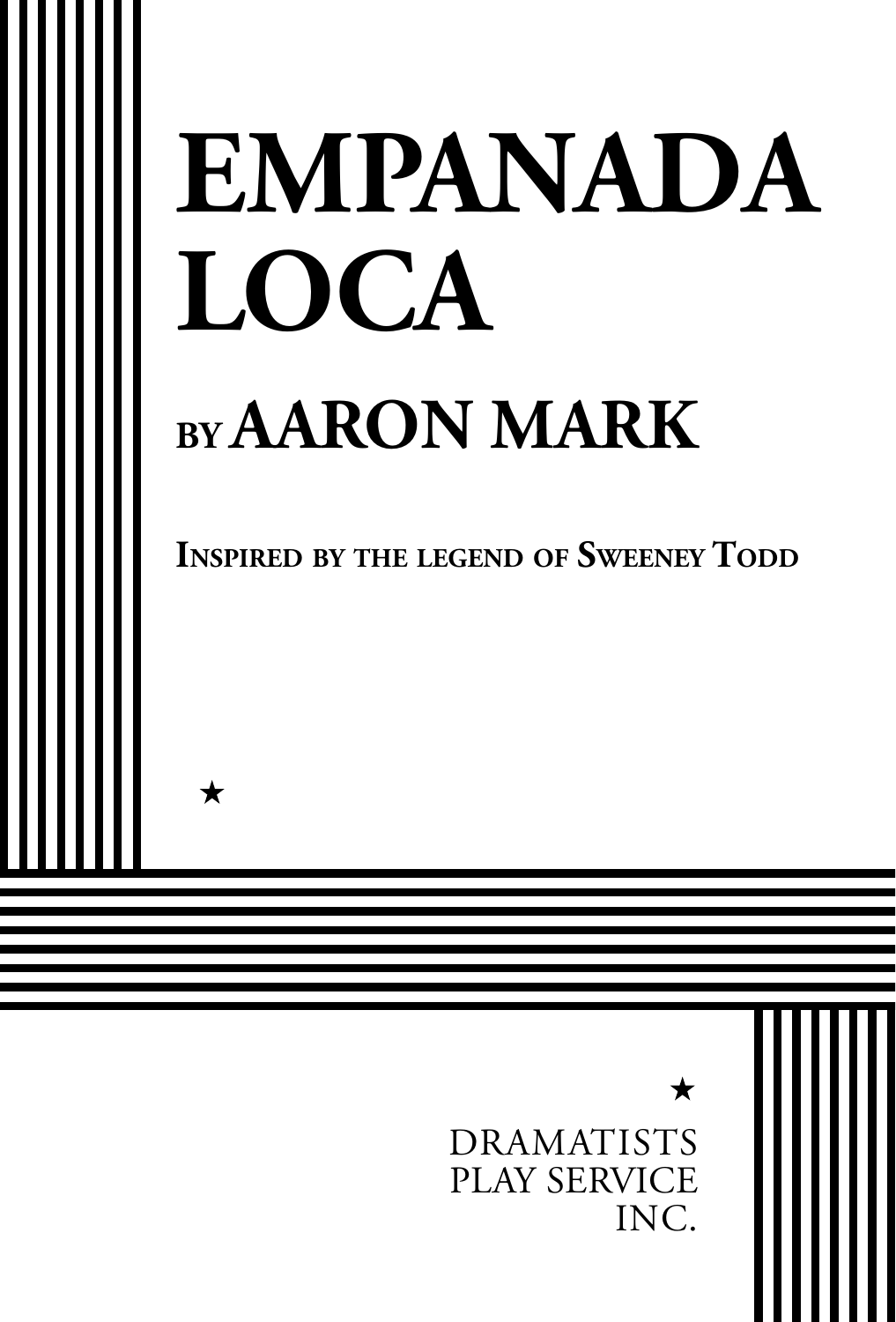#### EMPANADA LOCA Copyright © 2016, Aaron Mark

#### All Rights Reserved

CAUTION: Professionals and amateurs are hereby warned that performance of EMPANADA LOCA is subject to payment of a royalty. It is fully protected under the copyright laws of the United States of America, and of all countries covered by the International Copyright Union (including the Dominion of Canada and the rest of the British Commonwealth), and of all countries covered by the Pan-American Copyright Convention, the Universal Copyright Convention, the Berne Convention, and of all countries with which the United States has reciprocal copyright relations. All rights, including without limitation professional/amateur stage rights, motion picture, recitation, lecturing, public reading, radio broadcasting, television, video or sound recording, all other forms of mechanical, electronic and digital reproduction, transmission and distribution, such as CD, DVD, the Internet, private and file-sharing networks, information storage and retrieval systems, photocopying, and the rights of translation into foreign languages are strictly reserved. Particular emphasis is placed upon the matter of readings, permission for which must be secured from the Author's agent in writing.

The English language stock and amateur stage performance rights in the United States, its territories, possessions and Canada for EMPANADA LŌCA are controlled exclusively by DRAMATISTS PLAY SERVICE, INC., 440 Park Avenue South, New York, NY 10016. No professional or nonprofessional performance of the Play may be given without obtaining in advance the written permission of DRAMATISTS PLAY SERVICE, INC., and paying the requisite fee.

Inquiries concerning all other rights should be addressed to ICM Partners, 730 Fifth Avenue, New York, NY 10019. Attn: Ross Weiner.

#### **SPECIAL NOTE**

Anyone receiving permission to produce EMPANADA LOCA is required to give credit to the Author(s) as sole and exclusive Author(s) of the Play on the title page of all programs distributed in connection with performances of the Play and in all instances in which the title of the Play appears, including printed or digital materials for advertising, publicizing or otherwise exploiting the Play and/or a production thereof. Please see your production license for font size and typeface requirements.

Be advised that there may be additional credits required in all programs and promotional material. Such language will be listed under the "Additional Billing" section of production licenses. It is the licensee's responsibility to ensure any and all required billing is included in the requisite places, per the terms of the license.

#### **SPECIAL NOTE ON SONGS AND RECORDINGS**

For performances of copyrighted songs, arrangements or recordings mentioned in these Plays, the permission of the copyright owner(s) must be obtained. Other songs, arrangements or recordings may be substituted provided permission from the copyright owner(s) of such songs, arrangements or recordings is obtained; or songs, arrangements or recordings in the public domain may be substituted.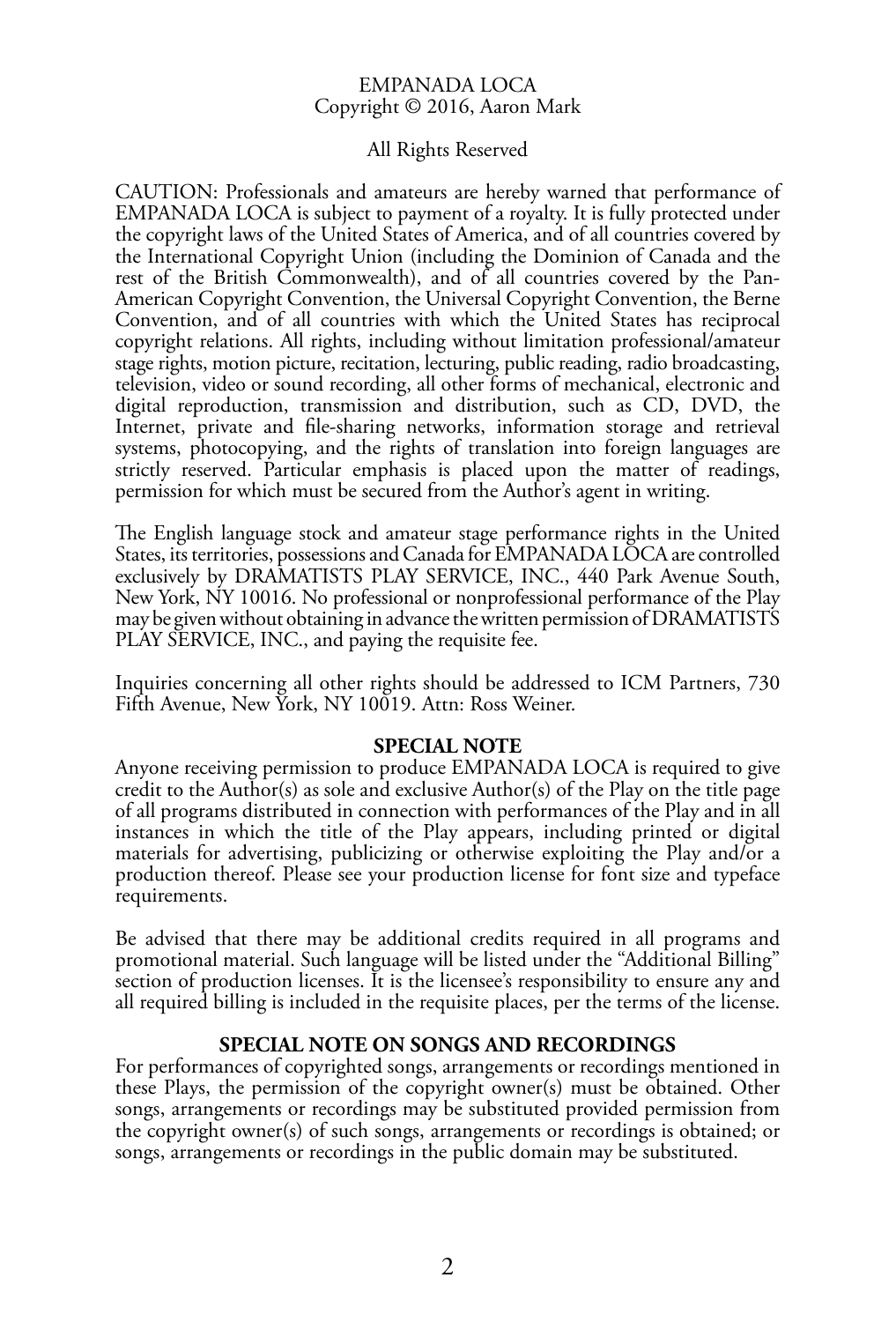*For Daphne Rubin-Vega*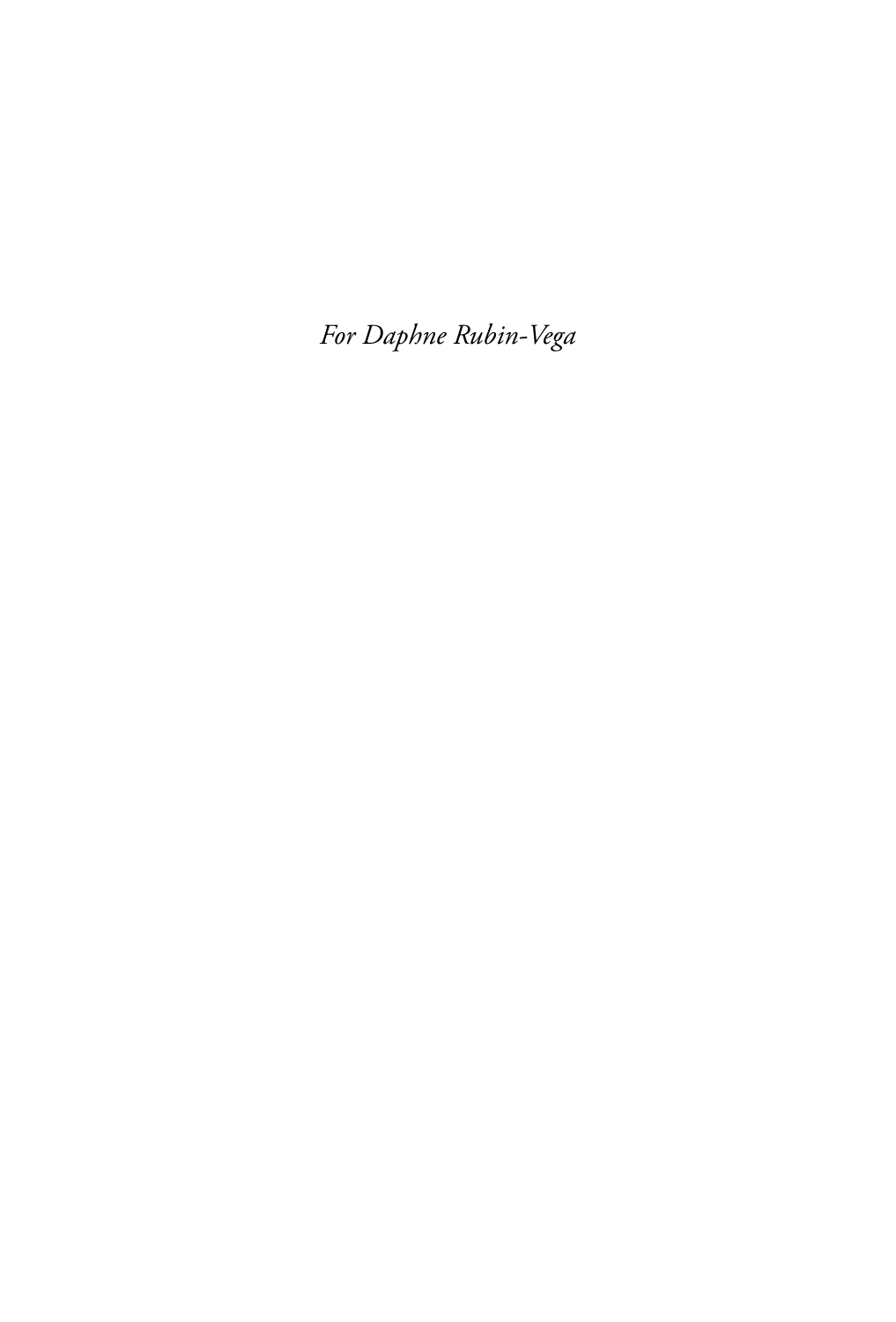## **ACKNOWLEDGMENTS**

Thank you to Tommy and Luca Costanzo, Danny Feldman, Michael Growler, Tom Hewitt, Zachary Isaacson, Bradley King, Jennifer McCabe, David Meyer, Jim Nicola, Mimi O'Donnell, Lily Perlmutter, Ryan Rumery, Kevin Snipes, Lindsey Turteltaub, Ross Weiner, Abby Weston, and Kristine Zbornik.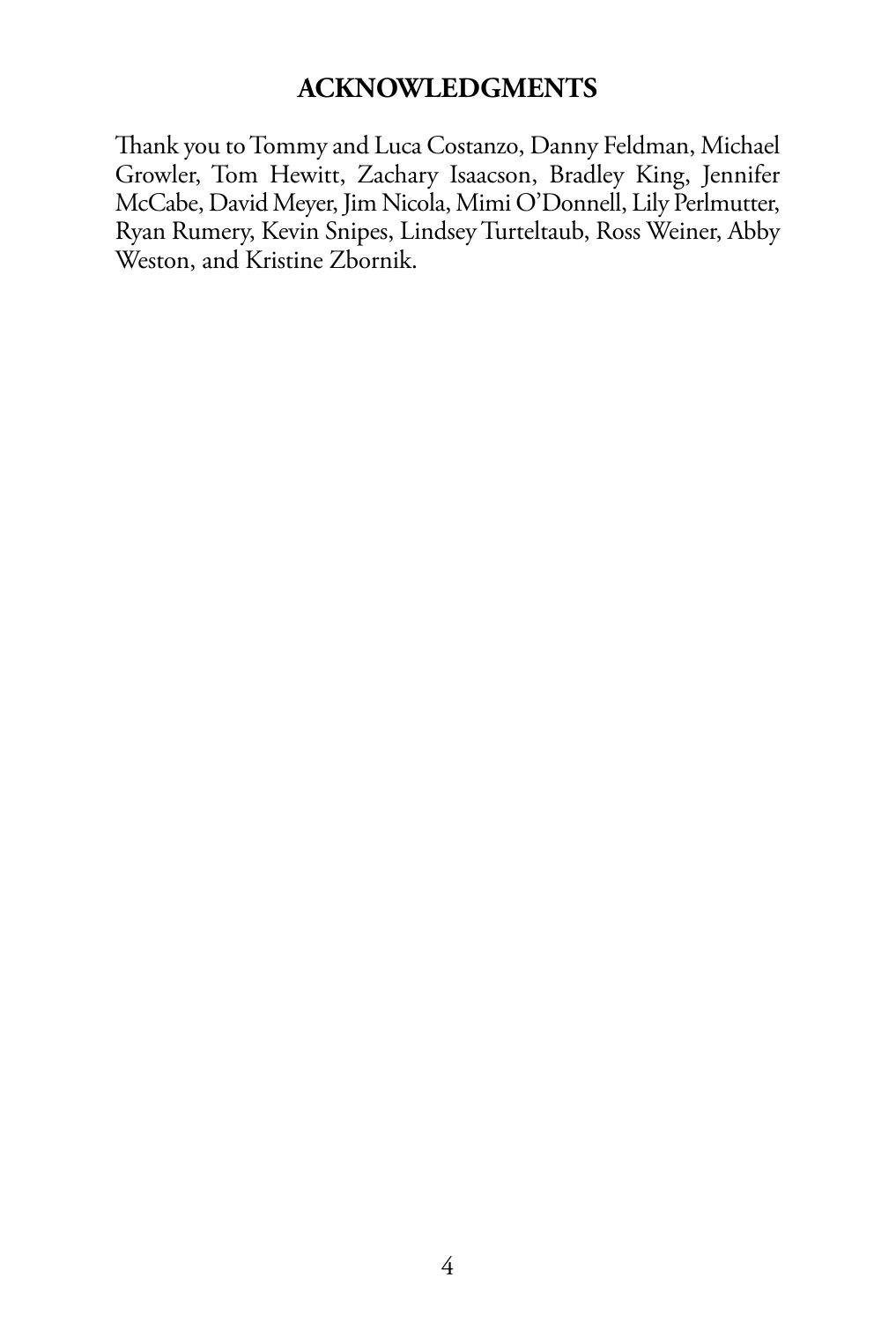# **AUTHOR'S NOTES**

### **On the Source Material**

*Empanada Loca* is not drawn from the 1970 Christopher Bond adaptation of Sweeney Todd, which was famously the basis for the Sondheim/Wheeler musical. *The String of Pearls*, the original 1850 penny dreadfuls by James Malcolm Rymer, and the melodrama of the same name by George Dibdin Pitt were the primary sources for Dolores' story in *Empanada Loca*, though at the end of the day her story in fact differs more from these first incarnations of Sweeney than even Bond's rendering does.

I have also drawn from countless retellings that have been created over the last hundred-plus years, so *Empanada Loca* is less an adaptation of a particular Sweeney Todd than it is a contemporary New York story roughly suggested by an apocryphal Victorian premise.

# **On Playing the Character**

Yes, Dolores kills several people (it's Sweeney Todd, after all), but it's crucial that she not be approached as merely a "villain." What makes Dolores particularly dangerous is how seductively lovable she is. As such, the graphic descriptions of sex and violence can be some of the most simply played moments in the play. These are Dolores' moments of hypnotic trauma recall, not her attempts to shock or intimidate us.

Though Dolores is monologuing out front, there is nevertheless unquestionably a fourth wall, and it should always be clear she's talking to a specific visitor who is *not* the audience. Commit to a single focus or the final reveal will feel like a cheat.

Above all, remember this: What drives the play is her desperate need to keep her visitor in the room. Dolores is inhumanly lonely and deliriously hungry. Therefore, *pace*. If you're running over ninety minutes, you're not talking fast enough.

## **On Producing the Play**

In designing and staging *Empanada Loca*, remember that while the play itself takes place underground in an abandoned subway tunnel, ninety percent of the *story* does not. Whatever Dolores is surrounded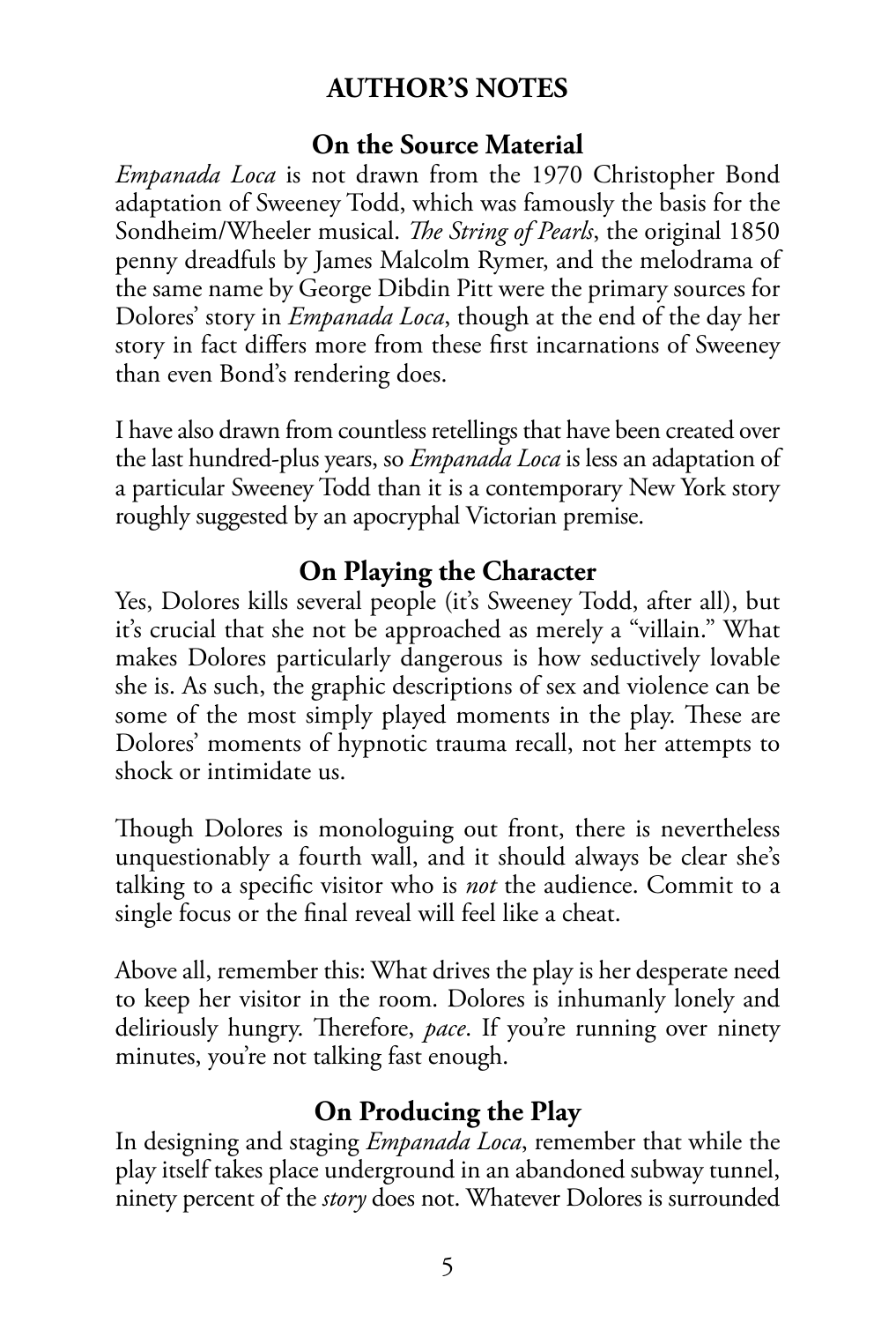by must be innocuous and deceptively uninteresting enough to be quickly forgotten, allowing us to be mentally transported seamlessly out of the tunnel and into Dolores' story. That's not to say the physical production can't be realistic, only that it should be uncompromisingly spare. Careful not use the design to answer practical questions about the Mole People that the play doesn't ask; it will only distract us. Less is more.

Strongly resist any urge to indicate mood or plot with lighting changes, additional sound effects, projections, or even much blocking. Put Dolores on the massage table and let her talk. Again, less is more. It's so much more intimate (and much more disturbing) if the story lives in our own imaginations as much as it does in the room with her.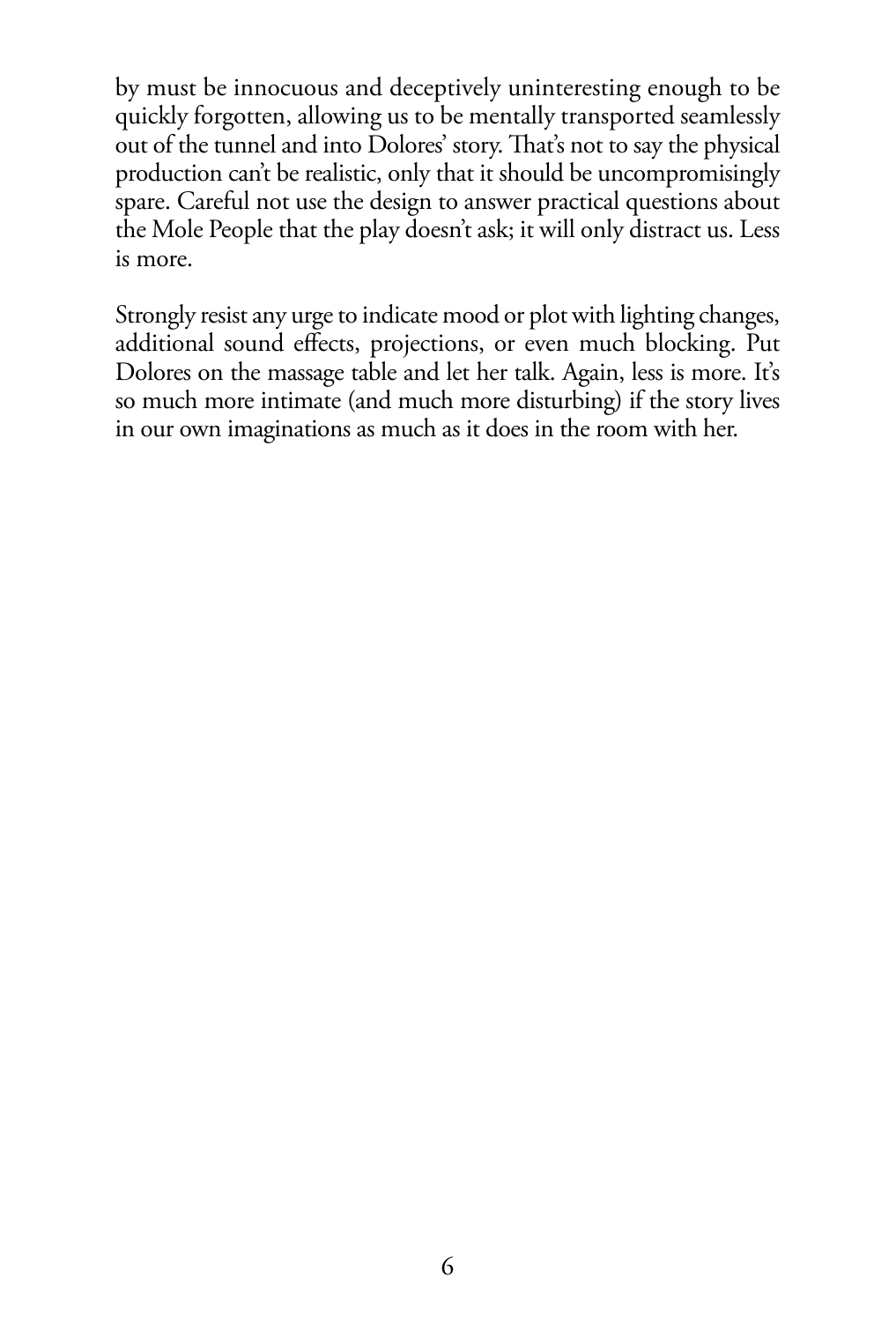EMPANADA LOCA was originally produced by Labyrinth Theater Company (Mimi O'Donnell, Artistic Director; Danny Feldman, Executive Director), opening on October 21st, 2015. It was directed by Aaron Mark; the costume advisor was Michael Growler; the scenic design was by David Meyer; the lighting design was by Bradley King; the sound design was by Ryan Rumery; and the production stage manager was Lily Perlmutter. The play was performed by Daphne Rubin-Vega.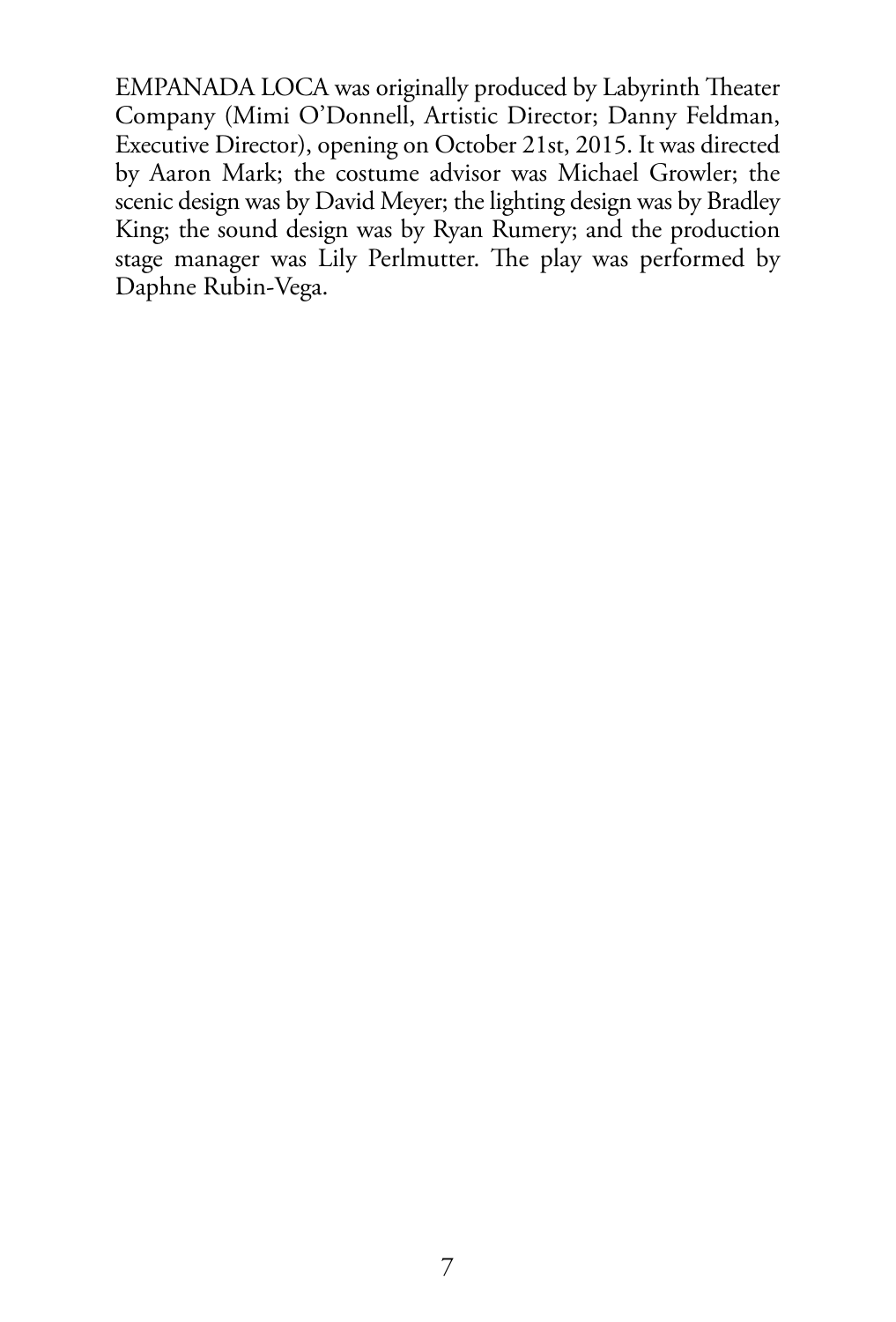## **CHARACTERS**

DOLORES, late thirties/early forties *The actress playing Dolores also plays:* DOMINIC, thirties, Dolores' boyfriend GIRL, twenties, in Dolores' old apartment DEALER on the street HOMELESS MAN outside Empanada Loca NELLIE, sixteen, transsexual, works at Empanada Loca LUIS, late thirties/early forties, owns Empanada Loca JONAH, early thirties, the new landlord MARCIE, forties, a customer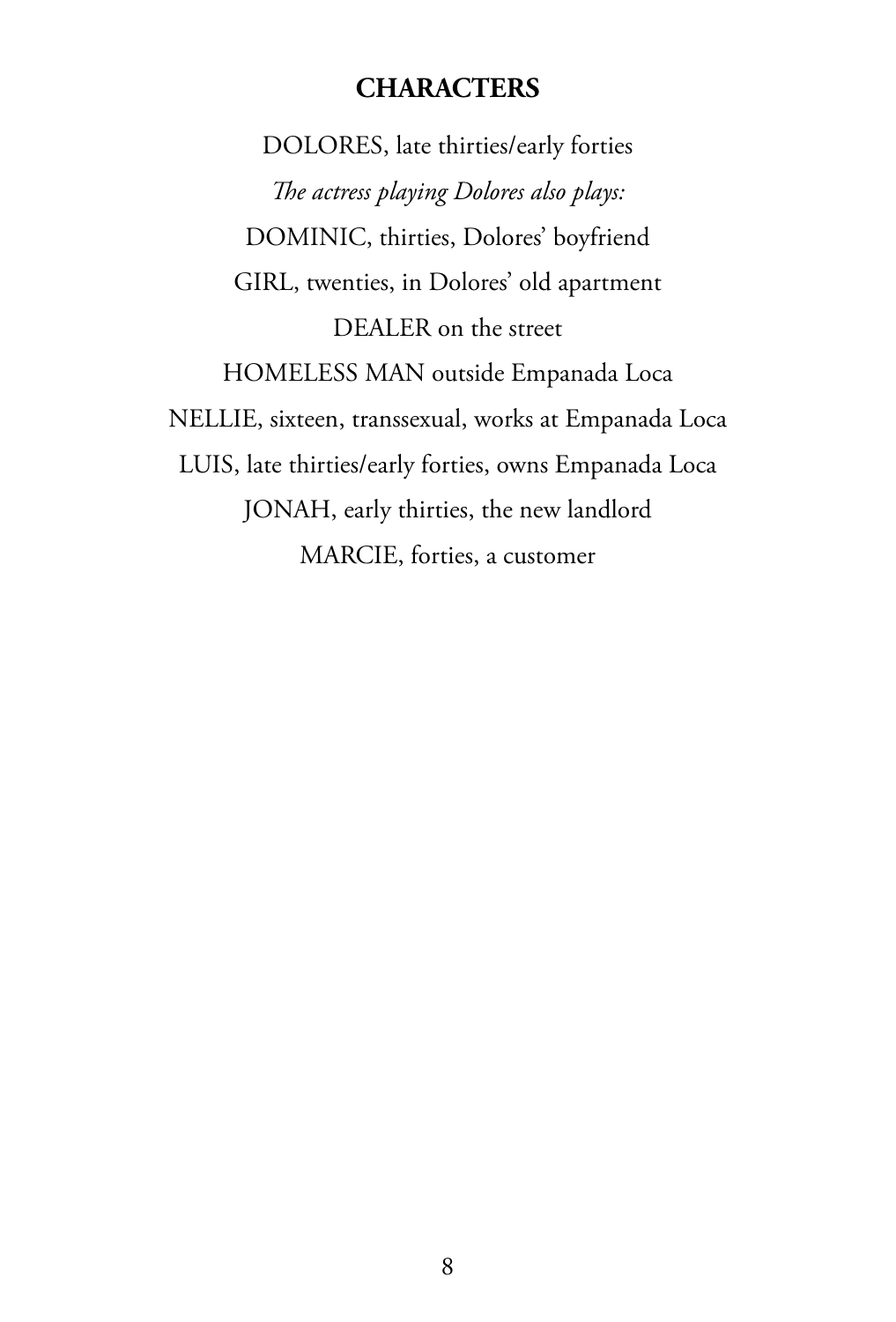# **EMPANADA LOCA**

*The lights flicker out during the almost deafening sound of a New York subway train approaching, passing, and leaving without stopping. A moment in total darkness. Then another train, this one farther away. Then another moment in the dark, longer this time. Then an abrupt, distinct metal clang from behind us, as if someone accidentally hit a pipe.*

DOLORES. *(In the dark.)* Who's that.

*Beat.*

*Who's that.* You alone?

*Beat.*

Is that a cop? You a cop?

If it's a cop, better tell me now.

I have perfect aim in the dark, I see like a cat, I hear like a fuckin' bat, I can hit you right between the eyes, knock you out like it's nothing. But I don't wanna jump to any conclusions, I'm not that kinda person.

> *Dolores steps partially into a shaft of light, trying to make out something in the dark. She wears a black hoodie with the hood up.*

Oh shit, sorry! I thought you were from the others! You see the others? When you came underground?

Don't be scared. Look —

*She puts the rock she's holding on the ground.*

See? I'm not gonna hurt you.

*She steps out of the light.*

They chased me out, too, when I first came down. Wouldn't even feed me, nothin'. I would share if I could, but food's really fuckin' bad this far underground.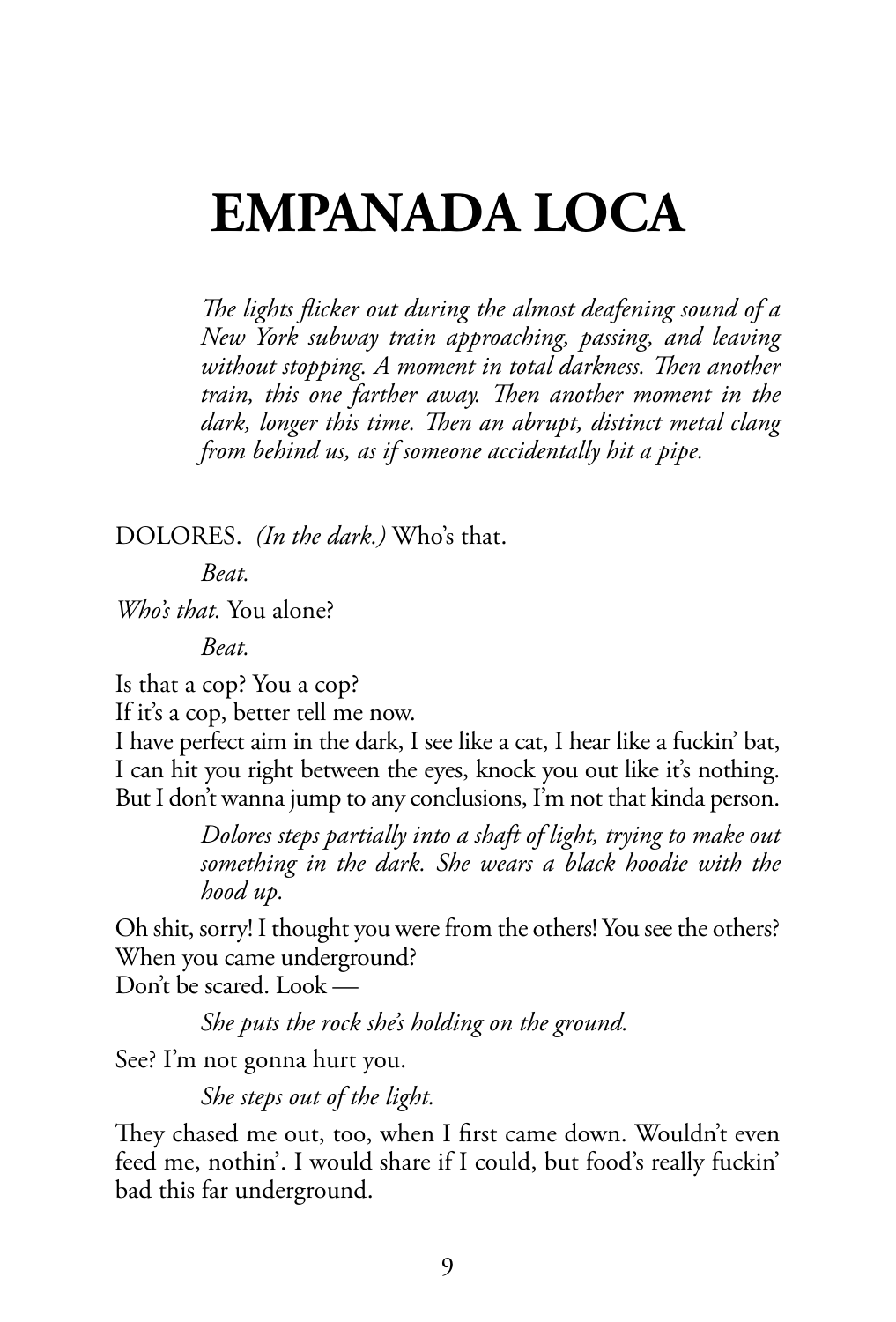### *She climbs up a ladder on the back wall.*

Up on the first level, closer to the train tracks, they can go Topside you know, above ground — at night — And get the leftovers, from nice places, too, nice places in Grand Central and shit. But this far down … Makes me miss prison food. Sometimes.

> *From atop the ladder, she reaches out and tightens a hanging lightbulb with one hand. Several bulbs go on at once, strung around her space. It's still very dark but we can now see we're in an abandoned New York subway tunnel. There's a purple massage table set up in the middle of the room and a metal trash can a few yards from it. Trash has been collected in a corner. She climbs back down.*

But I thought — Sorry — 'Cause they still come down, sometimes they come, when they're expanding. They like this tunnel 'cause I got electricity — I set these lights up myself — And I got privacy, 'cause this is as far down as you can go. This is one of those tunnels the city gave up on before they even laid the tracks. Pretty much sealed it up. Those others, they sent this one girl by herself, they sent a girl to take my table, they never saw her again. This table went through a lotta crazy shit with me, nobody's touching my fuckin' table.

*She cleans a spot on her table.*

So how come you had to come underground?

You can tell me, I don't judge. I'm only down here 'cause I'm not goin' back to prison. Thirteen years, they locked my ass up. You wanna sit down?

No?

You heard of me?

My name's Dolores, you heard about me? Up there?

I just thought maybe you heard of me 'cause you still look so fuckin' scared.

No, don't go, I didn't mean to — I'm sorry, I'm just by my-fuckin' self down here, a female alone, man, so I gotta be on guard. But you're safer here with me than with those other motherfuckers, that's the truth.

*Please don't leave me alone!*

I really wasn't gonna hurt you, even if you *were* a cop. I actually got a lotta respect for cops. My mom was a cop, so I got a instinct for protecting people. Although, she got shot, so I'm not sure she knew what she was doing.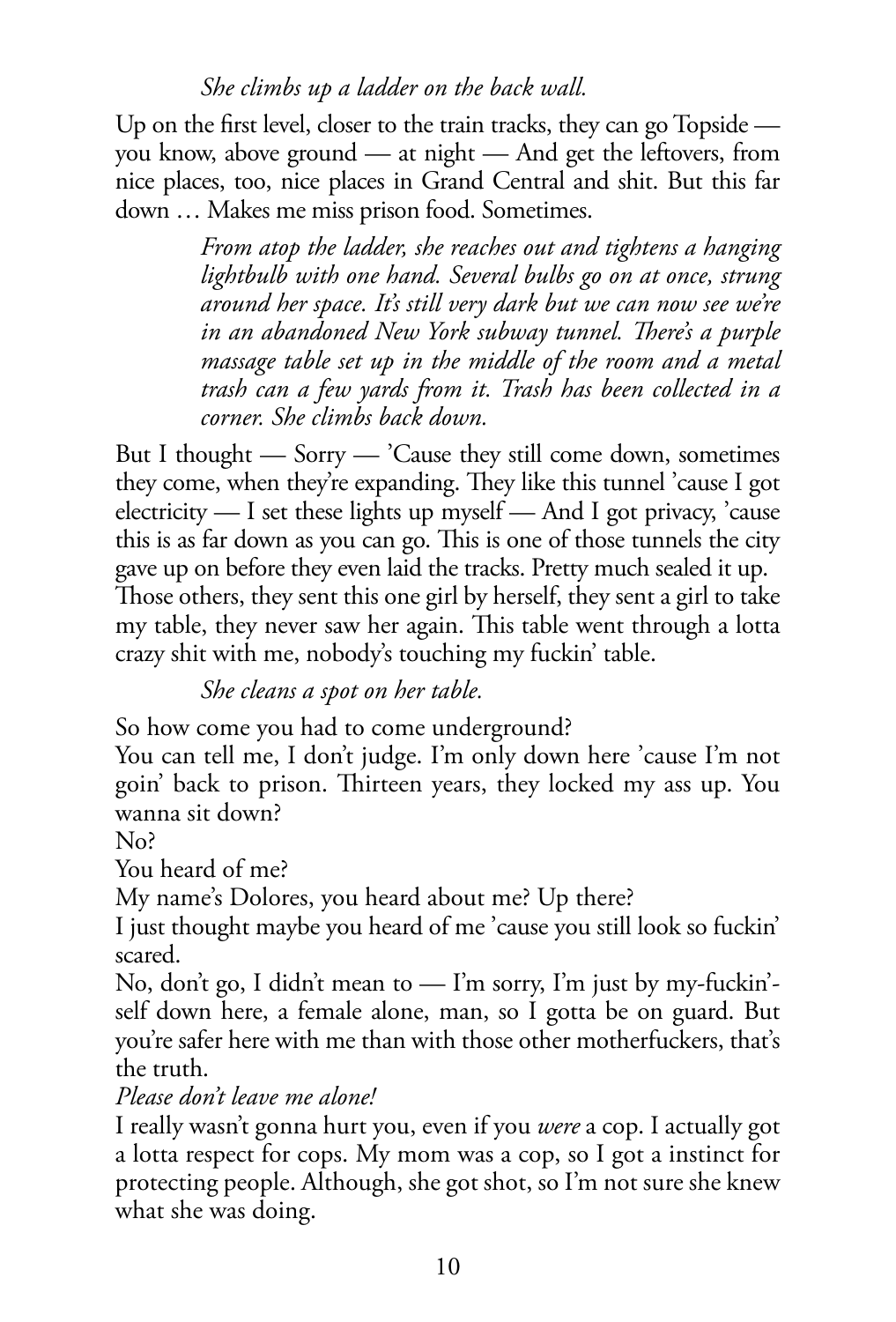Got shot when I was nine years old. In a drug bust, funny enough. Not that it's funny, just fuckin' ironic.

You know what's ironic? I went to college too. I was gonna be a Urban Planner. Went to Hunter College for two years, I swear. I was gonna get certified too. I was gonna fix this fuckin' city, I really was. I was very ambitious before I met Dominic. But Dominic …

## *She hops up on the massage table.*

Well it was really 'cause I had this friend at Hunter, this Australian chick named Georgie, and she wants to buy some weed, right? And I'm a pretty good kid, I mean, I never bought it myself, so she gets some number from some guy, she has to pick it up on One-Fifty-Six Street. But I'm not gonna let her go alone, I mean, she's Australian, right?

So I go with her, and it's actually pretty fuckin' sketchy, this block's like *lined* with guys, all these dealers, right, up and down the block. And Georgie says we're lookin' for a guy with a purple hat. And I spot him first, he's standing on a stoop, not with any other guys. And he's got the smoothest cheeks, just smooth fuckin' skin, and his teeth are *white*, and he's big, like he's thick, right, not like the rest of the guys on the block, they're all like rail-thin or fat as fuck, but this guy with the purple hat …

And I was always sorta into bigger guys, 'cause they make me feel small, you know, like they make me feel cute and shit. Even in prison, I had this crazy bitch, Tabitha, at Bedford Hills, she could pick me up, throw me around …

Anyway, this guy with the purple hat, he takes us into the doorway of this building, and Georgie gives him the cash, and he gives her a little plastic bag, and she puts it in her bra, and he's like:

DOMINIC. "So you got my number now."

DOLORES. And then he looks right at me, these shiny green eyes, stops my fuckin' heart. He goes:

DOMINIC. "And you can get it from her. I'm Dominic."

DOLORES. And he shakes my hand and his fingers are like fuckin' sausages, and I'm imagining, you know … Well, I'm imagining things.

And then I'm hangin' out with Georgie a lot, right, 'cause I wanna get through all this weed so we can call him up again. And then I tell her if she gives me the money, I'll go get it for us.

So I go. By myself. And I find the guy with the purple hat. Dominic. And he takes me into the doorway, like before, and he goes:

DOMINIC. "Where's your friend?"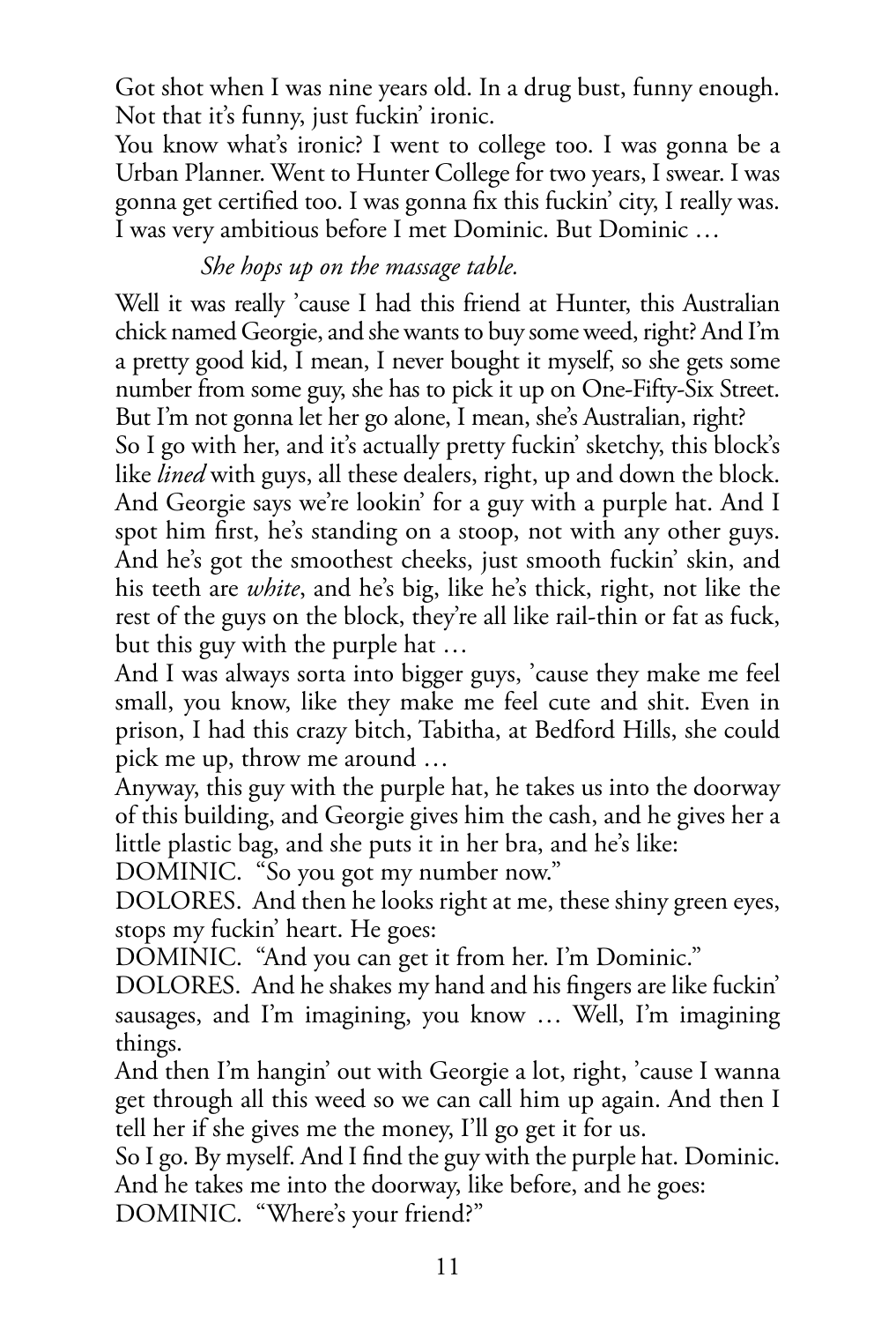DOLORES. And I tell him she had to study, and he laughs at me, he goes:

DOMINIC. "Shit, how old are you?"

DOLORES. And I tell him I'll be twenty-one soon, he goes:

DOMINIC. "I woulda thought you were older. You got a very knowing look, like a very wise, like … look."

DOLORES. And I give him the cash from Georgie, and he gives me a little bag, and I put it in my bra, like I saw her do, and he goes: DOMINIC. "You gotta go study now too? Or you wanna — free sample?"

DOLORES. So I go upstairs with him, and his apartment is *nice*, and *spotless*, like not like I thought it was gonna be, 'cause the block is such a shithole. And I guess I look surprised 'cause he goes:

DOMINIC. "You wouldn't believe the kinda money that comes through this block."

DOLORES. And he pulls out this big red glass bong, he smokes me out. And I had boyfriends in high school, but I was always shy, like sexually, I never instigated anything ever, but here I am with Dominic and something — I'm like a whole other person, I just *leap* on him. And then I'm like, Oh wow, those boys I had sex with were *children*, they did *not* know whatever this shit is Dominic knows how to do. I never let anybody go down on me before Dominic. I never had a orgasm like that, like with Dominic, I swear. And you could get addicted to sex like that. You could. I did.

Not to make it sound like it was just the sex, 'cause I — And this is the thing you have to understand: I loved that man so fuckin' much. And yeah, he's a drug dealer, but I respected Dominic, okay? 'Cause he didn't give a fuck what anybody wanted him to do. He didn't give a fuck if anybody judged him, or didn't like him, whatever. He had his life, he made his money. And he enjoyed himself. And he was really, really good to me.

'Cause my dad was drinking a lot by that time, like *a lot* a lot. My dad was a doorman on the Upper West Side — And that's a pretty good job, believe it or not, 'cause he got benefits and good Christmas tips and shit — And he never went to work drunk before my mom got killed. And then he like *sorta* kept it under control till I went to college, but then — And I don't think he was even a alcoholic, I just think he was fucked up 'cause his wife got shot. Anyway, my dad's opening doors for like Upper West Side Jews with their strollers, he can't take care of me. Dominic took care of me. Dominic helped me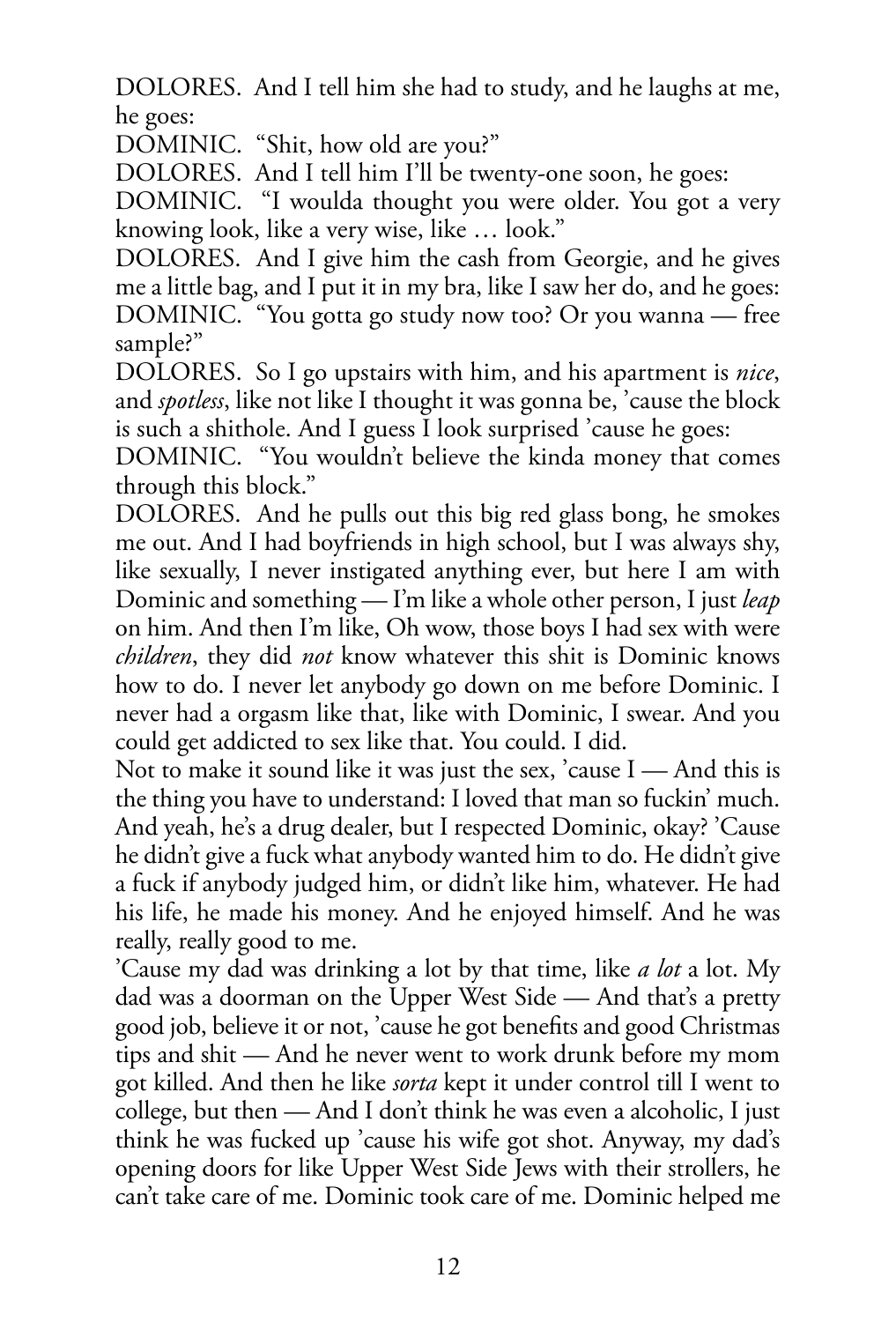study, Dominic rubbed my shoulders. Dominic cooked for me, my dad never cooked for me, my dad …

I was the one who found him, too. Choked on his own vomit. He had eaten … You know what, I can't even remember what it was he … But he would just drink and drink and gorge himself, you know, just intake, intake, 'cause it's fuckin' America. He didn't even know he needed to stop. A shish kabob, that's what it was. Anyway, my dad choked on his own … vomit.

So that's when I moved in with Dominic. 'Cause I had to drop out of college, I was pretty much falling the fuck apart, right, and now I gotta pay back my student loans, so Dominic's like:

DOMINIC. "Work for *me*. Work from home, pay your debt, save some money. You wanna fix the city? You don't need a fuckin' certification from some place that's never gonna get shit done anyway."

DOLORES. So I start dealing for Dominic. 'Cause I trust him. And I pay off my loans pretty quick. With cashier's checks, of course. Dominic never had a bank account. But there's a loose tile behind our toilet, you gotta dig it out with your nail, there's a hole in the wall, that's where the stacks are. The cash. Thousands and thousands of dollars. Nobody else knows about this but me. And this is our future, you know? We got a plan, me and Dominic. I mean, we're talkin' baby names, we're gonna buy a house in New Jersey and stop smoking weed and just start poppin' out kids. And this goes on for about five years. Happiest five years of my life.

But some shit finally went down. 'Cause that's what shit does. 'Cause there was a bust in the apartment down the block, where we keep our product when it comes in from California, that's where it gets parceled out before we sell it. And there was just a couple pounds left, but the guy who lived there got arrested. And he took the rap, 'cause that's what you do, shit goes down, you take the rap, 'cause business has to keep going.

So there's this new shipment coming, and Dominic says we'll keep it at our place — for now. And that definitely sounds risky to me, but he's like:

DOMINIC. "We got nothin' to worry about. They don't bust the same block twice in a row."

DOLORES. So fifty pounds of weed comes in, and we put it in the closet in our bedroom — Just for now. And he goes out, and I go meet this guy downstairs, a customer, he looks like any of us, but he wants to buy more than I got on me. And he's pretty friendly and I'm pretty